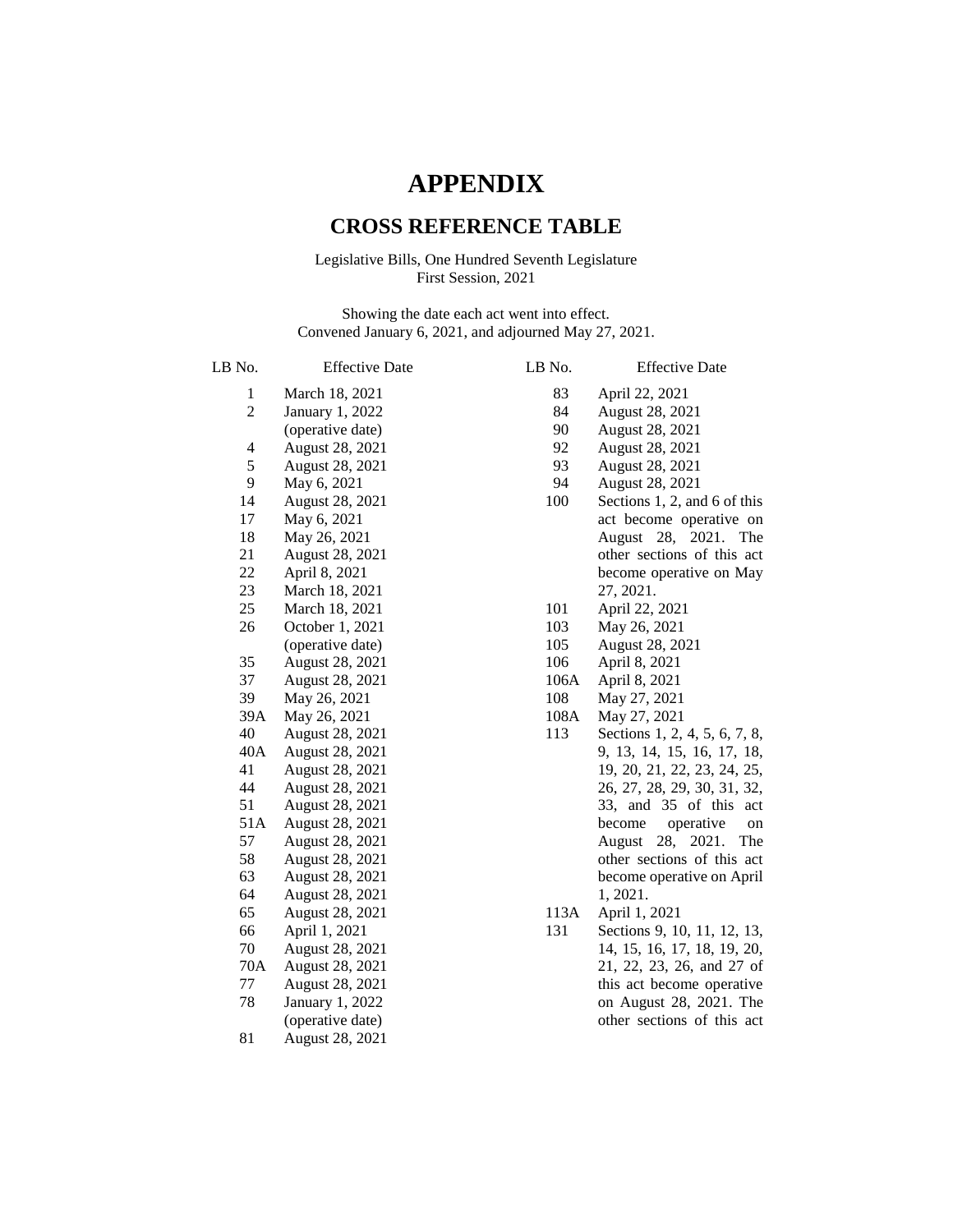| LB No.     | <b>Effective Date</b>                       |
|------------|---------------------------------------------|
|            | become operative on May                     |
|            | 26, 2021.                                   |
| 131A       | May 26, 2021                                |
| 139        | May 26, 2021                                |
| 143        | August 28, 2021                             |
| 147        | May 27, 2021                                |
| 147A       | May 27, 2021                                |
| 148        | July 1, 2021                                |
|            | (operative date)                            |
| 149        | August 28, 2021                             |
| 152        | May 6, 2021                                 |
| 154        | August 28, 2021                             |
| 156        | August 28, 2021                             |
| 156A       | August 28, 2021                             |
| 159        | August 28, 2021                             |
| 163<br>166 | August 28, 2021<br>August 28, 2021          |
| 166A       | August 28, 2021                             |
| 169        | August 28, 2021                             |
| 174        | August 28, 2021                             |
| 177        | August 28, 2021                             |
| 180        | August 28, 2021                             |
| 181        | This<br>act<br>becomes                      |
|            | operative for all taxable                   |
|            | years beginning or deemed                   |
|            | begin<br>after<br>to<br>on<br><sub>or</sub> |
|            | January 1, 2020, under the                  |
|            | Internal Revenue Code of                    |
|            | 1986, as amended.                           |
| 185        | August 28, 2021                             |
| 197        | August 28, 2021                             |
| 209        | August 28, 2021                             |
| 224        | August 28, 2021                             |
| 236        | August 28, 2021                             |
| 247        | May 25, 2021                                |
| 247A       | May 25, 2021                                |
| 248        | August 28, 2021                             |
| 252        | August 28, 2021                             |
| 253        | July 1, 2021                                |
|            | (operative date)                            |
| 255        | January 1, 2022                             |
|            | (operative date)                            |
| 256        | August 28, 2021                             |
| 260        | August 28, 2021                             |
| 261        | August 28, 2021                             |
| 265        | April 24, 2021                              |
| 271        | July 1, 2022                                |
|            | (operative date)                            |

| LB No. | <b>Effective Date</b>         |
|--------|-------------------------------|
| 271A   | August 28, 2021               |
| 273    | August 28, 2021               |
| 274    | Section 6 of this<br>act      |
|        | becomes operative on July     |
|        | 1, 2021. The other sections   |
|        | of<br>this<br>act<br>become   |
|        | operative<br>May<br>26,<br>on |
|        | 2021.                         |
| 274A   | May 26, 2021                  |
| 275    | May 22, 2021                  |
| 275A   | May 22, 2021                  |
| 285    | May 27, 2021                  |
| 291    | January 1, 2022               |
|        | (operative date)              |
| 296    | August 28, 2021               |
| 297    | August 28, 2021               |
| 302    | August 28, 2021               |
| 306    | May 27, 2021                  |
| 306A   | May 27, 2021                  |
| 307    | August 28, 2021               |
| 312    | August 28, 2021               |
| 313    | August 28, 2021               |
| 317    | August 28, 2021               |
| 317A   | August 28, 2021               |
| 320    | August 28, 2021               |
| 320A   | August 28, 2021               |
| 322    | July 1, 2021                  |
|        | (operative date)              |
| 322A   | May 25, 2021                  |
| 324    | August 28, 2021               |
| 324A   | August 28, 2021               |
| 336    | August 28, 2021               |
| 337    | August 28, 2021               |
| 338    | May 6, 2021                   |
| 343    | August 28, 2021               |
| 351    | August 28, 2021               |
| 355    | August 28, 2021               |
| 363    | March 18, 2021                |
| 366    | August 28, 2021               |
| 366A   | August 28, 2021               |
| 368    | August 28, 2021               |
| 369    | August 28, 2021               |
| 371    | August 28, 2021               |
| 372    | August 28, 2021               |
| 373    | August 28, 2021               |
| 379    | April 27, 2021                |
| 380    | July 1, 2021                  |
|        | (operative date)              |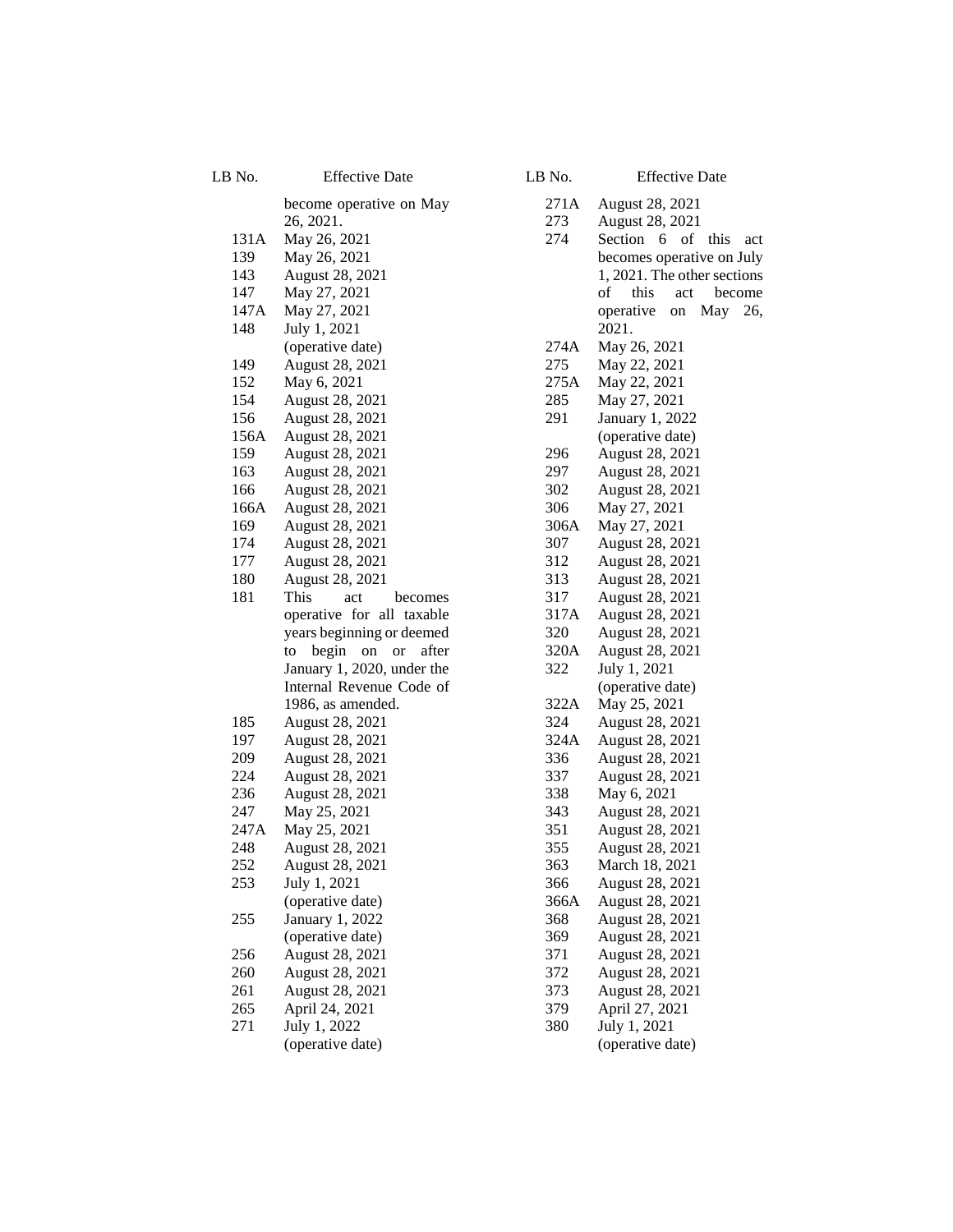| LB No. | <b>Effective Date</b>                               | LB No.      | Effectiv                     |
|--------|-----------------------------------------------------|-------------|------------------------------|
| 381    | July 1, 2021                                        | 461         | <b>August 28, 20</b>         |
|        | (operative date)                                    | 466         | <b>August 28, 20</b>         |
| 382    | July 1, 2021                                        | 476         | <b>August 28, 20</b>         |
|        | (operative date)                                    | 479         | <b>August 28, 20</b>         |
| 383    | July 1, 2021                                        | 485         | <b>August 28, 20</b>         |
|        | (operative date)                                    | 485A        | August 28, 20                |
| 384    | April 27, 2021                                      | 487         | August 28, 20                |
| 385    | April 27, 2021                                      | 497         | <b>August 28, 20</b>         |
| 386    | July 1, 2021                                        | 500         | <b>August 28, 20</b>         |
|        | (operative date)                                    | 501         | <b>August 28, 20</b>         |
| 386A   | July 1, 2021                                        | 503         | <b>August 28, 20</b>         |
|        | (operative date)                                    | 507         | May 6, 2021                  |
| 387    | August 28, 2021                                     | 509         | <b>August 28, 20</b>         |
| 388    | May 27, 2021                                        | 521         | <b>August 28, 20</b>         |
| 388A   | May 27, 2021                                        | 527         | <b>August 28, 20</b>         |
| 389    | August 28, 2021                                     | 527A        | <b>August 28, 20</b>         |
| 390    | August 28, 2021                                     | 528         | Sections 1, 4,               |
| 396    | August 28, 2021                                     |             | 10, 11, 12, 13               |
| 396A   | August 28, 2021                                     |             | 17, 18, 19, 20               |
| 400    | August 28, 2021                                     |             | 24, 25, 26, 27               |
| 401    | August 28, 2021                                     |             | 32, 33, 35, 36               |
| 405    | August 28, 2021                                     |             | 40, 41, 43, 45               |
| 406    | May 26, 2021                                        |             | 49, 50, 52, 53               |
| 406A   | May 26, 2021                                        |             | 58, 59, 60, 61               |
| 407    | August 28, 2021                                     |             | 65, 66, 67, 68               |
| 411    | May 25, 2021                                        |             | 74 of this                   |
| 411A   | May 25, 2021                                        |             | operative on                 |
| 414    | August 28, 2021                                     |             | 2021. The ot                 |
| 423    | January 1, 2023                                     |             | of<br>this<br>a              |
|        | (operative date)                                    |             | operative<br>on              |
| 423A   | August 28, 2021                                     |             | 2021.                        |
| 428    | Sections 1, 3, 5, and 7 of                          | 532         | August 28, 20                |
|        | this act become operative                           | 533         | <b>August 28, 20</b>         |
|        | on August 28, 2021. The                             | 540         | <b>August 28, 20</b>         |
|        | other sections of this act                          | 544         | January 1, 202               |
|        | become operative on May                             |             | (operative dat               |
|        | 26, 2021.                                           | 544A        | <b>August 28, 20</b>         |
| 428A   | May 26, 2021                                        |             |                              |
| 432    | Sections 1, 2, 3, 4, 5, 6, 7,                       | 561<br>561A | May 26, 2021<br>May 26, 2021 |
|        |                                                     | 566         |                              |
|        | 8, and 9 of this act become                         |             | May 26, 2021                 |
|        | operative on January 1,<br>2022. The other sections | 566A<br>572 | May 26, 2021                 |
|        | this                                                |             | <b>August 28, 20</b>         |
|        | of<br>become<br>act                                 | 579         | <b>August 28, 20</b>         |
|        | operative on August 28,                             | 583         | January 1, 202               |
|        | 2021.                                               |             | (operative dat               |
| 432A   | August 28, 2021                                     | 595         | Sections 2, 3,               |
| 451    | August 28, 2021                                     |             | 9, 11, and $14$              |
| 452    | August 28, 2021                                     |             | become<br>op                 |

| No.                                                                                                                   | <b>Effective Date</b>                                                                                                                                                                                                                                                                                                                                                                                                                                                                                                                                                                                                                                                                                         |
|-----------------------------------------------------------------------------------------------------------------------|---------------------------------------------------------------------------------------------------------------------------------------------------------------------------------------------------------------------------------------------------------------------------------------------------------------------------------------------------------------------------------------------------------------------------------------------------------------------------------------------------------------------------------------------------------------------------------------------------------------------------------------------------------------------------------------------------------------|
| 461<br>466<br>476<br>479<br>485<br>485A<br>487<br>497<br>500<br>501<br>503<br>507<br>509<br>521<br>527<br>527A<br>528 | August 28, 2021<br>August 28, 2021<br>August 28, 2021<br>August 28, 2021<br>August 28, 2021<br>August 28, 2021<br>August 28, 2021<br>August 28, 2021<br>August 28, 2021<br>August 28, 2021<br>August 28, 2021<br>May 6, 2021<br>August 28, 2021<br>August 28, 2021<br>August 28, 2021<br>August 28, 2021<br>Sections 1, 4, 5, 6, 7, 8, 9,<br>10, 11, 12, 13, 14, 15, 16,<br>17, 18, 19, 20, 21, 22, 23,<br>24, 25, 26, 27, 29, 30, 31,<br>32, 33, 35, 36, 37, 38, 39,<br>40, 41, 43, 45, 46, 47, 48,<br>49, 50, 52, 53, 54, 55, 57,<br>58, 59, 60, 61, 62, 63, 64,<br>65, 66, 67, 68, 69, 72, and<br>74 of this act become<br>operative on August 28,<br>2021. The other sections<br>of<br>this<br>act become |
|                                                                                                                       | operative on May 26,<br>2021.                                                                                                                                                                                                                                                                                                                                                                                                                                                                                                                                                                                                                                                                                 |
| 532<br>533<br>540<br>544<br>544A<br>561<br>561A<br>566<br>566A<br>572<br>579<br>583                                   | August 28, 2021<br>August 28, 2021<br>August 28, 2021<br>January 1, 2022<br>(operative date)<br>August 28, 2021<br>May 26, 2021<br>May 26, 2021<br>May 26, 2021<br>May 26, 2021<br>August 28, 2021<br>August 28, 2021<br>January 1, 2022                                                                                                                                                                                                                                                                                                                                                                                                                                                                      |
| 595                                                                                                                   | (operative date)<br>Sections 2, 3, 4, 5, 6, 7, 8,<br>9, 11, and 14 of this act<br>become<br>operative<br>on                                                                                                                                                                                                                                                                                                                                                                                                                                                                                                                                                                                                   |